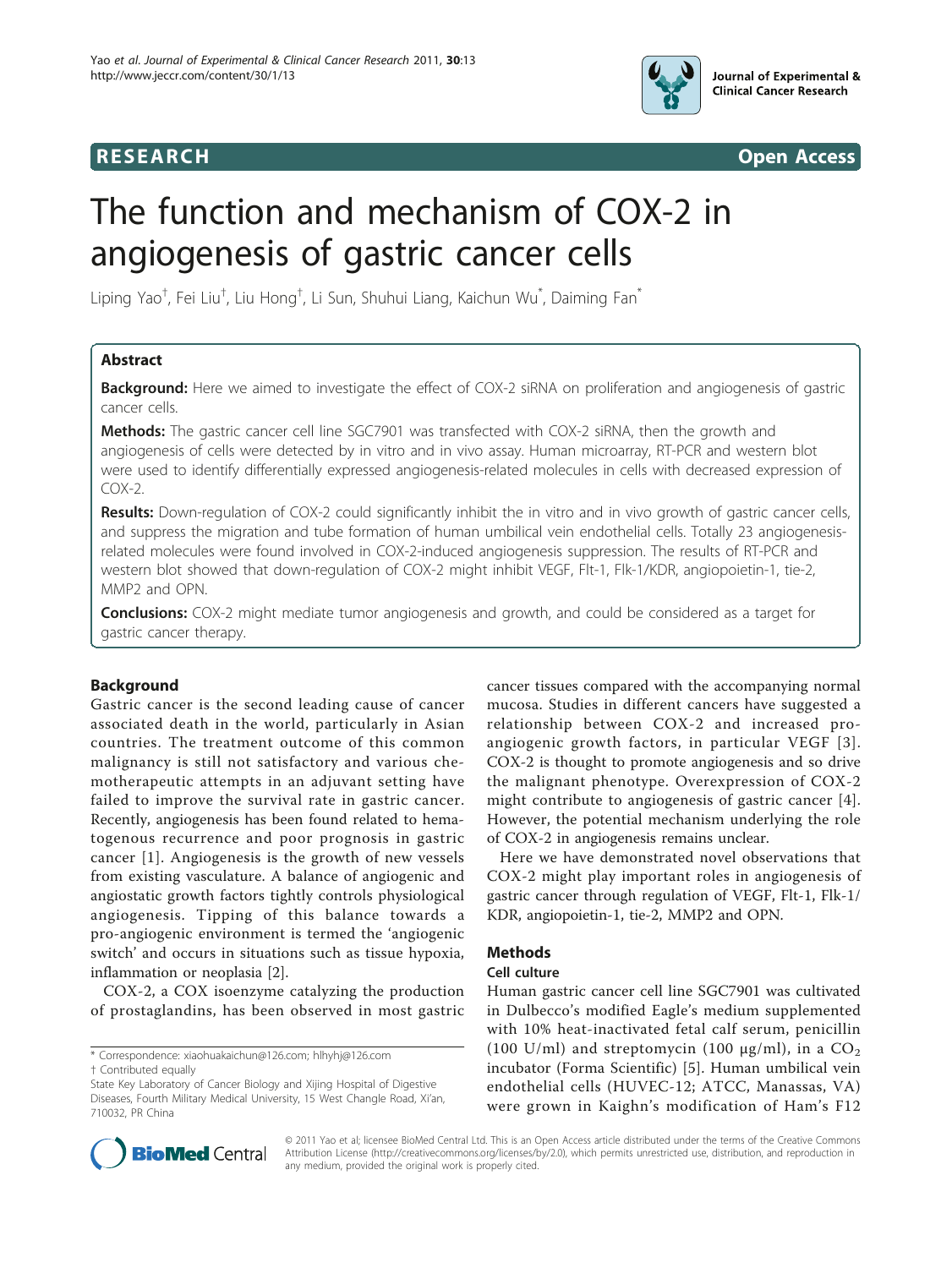medium (ATCC) with 2 mM Lglutamine, 1.5 g/l sodium bicarbonate, 0.1 mg/ml heparin, 0.03 mg/ml endothelial cell growth supplement and 10% FBS.

# Plasmid construction and transfection

The siRNA oligos for COX-2 were designed according to previous report. Target sequences were aligned to the human genome database in a BLAST search to ensure that the choosing sequences were not highly homologous with other genes. For oligo-1, S: 5'-tttgcatcgatgtcaccatagaacatctatggtgacatcgatgcttttt-3', AS: 5'-ctagaaaaagcatcgatgtcacc atagatgttctatggtgacatcgatg-3' For annealing to form DNA duplexes, 100 μM of each S and AS oligos was used. The duplexes were diluted and then ligated with mU6pro vector which previously digested by the Bbs I/Xba I restriction enzyme and gel purified at room temperature for 30 min. The products were transformed into  $DH5\alpha$ competent cells. Ampicillin-resistant colonies were chosen, identified by restriction digestion and further confirmed by DNA sequencing.

SGC7901 cells were planted in six-well plates and cultured in drug-free medium. At 90-95% confluence, cells were washed twice with PBS, grew in 2 ml of DMEM without antibiotics. Using Lipofectamine™ 2000 reagent (Invitrogen, Inc. Carlsbad CA), 2 μg of mU6pro-COX-2siRNA plasmids were transfected into cells according to the manufacturer's instructions. The cells transfected with mU6pro vector alone were served as negative control. Forty-eight hours later, cells were placed in growth medium containing G418 (GIBCO) for clone selection. The expression levels of COX-2 in G418-resistant clones were evaluated by western blot analysis.

# RT-PCR

All of the PCR products were separated on ethidium bromide stained agarose, and visualized with UV as described previously [\[6](#page-4-0)].

# Western blot analysis

The western blot was done as described previously. In brief, total cellular proteins were prepared and then quantified by Bradford method [\[7](#page-4-0)]. A measure of 80 ug of lysates were electrophoresed in 12% SDS-PAGE and blotted on a nitrocellulose membrane (Immoblin-P, Millipore, Bedford, MA, USA). Membranes were blocked with 5% fat-free milk powder at room temperature and incubated overnight with antibody at 4°C. After three washes for 15 min in PBS-T, the membrane was incubated with the HRP-conjugated goat anti-mouse IgG antibody (Wuhan, Hubei, China) for 1 h at room temperature. The enhanced chemiluminescence (Amersham Life Science, Piscataway, NJ, USA) was added and monitored for the development of color.

# Cell growth assay

Cells were seeded on a 96-well plate at  $3 \times 10^4$  cells/ well. Each sample had four replicates. The medium was replaced at 2-day intervals. Viable cells were counted by the 3-[4,5-dimethylthiazol-2-yl]- 2,5-diphenyltetrazolium bromide (MTT) assay after 2, 4, 6, and 8 days.

# Tumor growth in nude mice

Female athymic  $nu/nu$  mice, 5-6 weeks of age, were obtained from FMMU Experimental Animal Co. (Shaanxi, China) and housed in a pathogen-free facility for all of the experiments. The logarithmically growing cells were trypsinized and resuspended in D'Hanks solution, and  $5 \times 10^6$  cells in 0.2 ml were injected subcutaneously into the left flank of mice [\[8](#page-4-0)]. Experimental and control groups had at least 6 mice each. Tumors were measured twice weekly with microcalipers, and the tumor volume was calculated according to the formula: volume = length  $\times$  (width<sup>2</sup>)/2.

# Quantification of tumor microvessel density

Tumor microvessel densities (MVD) were quantified by anti-CD31 immunohistochemistry. Briefly, tumor sections from nude mice were cut using a LEICA cryostat and the paraffin sections were mounted on positively charged Superfrost slides and dried overnight. The immunostaining was done according to standardized protocols.

# Tube formation assay

Tube formation assay was performed as described previously (Chia et al, 2010). Briefly, Confluent HUVEC cells were harvested and diluted in DMEM with 10% FBS, which were then seeded on Matrigel-coated 24 well plates. Cell culture medium was then replaced by conditioned medium. After 16 h, Matrigel was fixed, stained with H & E and examined under inverted microscope. The mean tube length in five random fields per well was quantified by computer software.

# Cell migration assay

Briefly, confluent monolayer of HUVEC was cultured with non-growth factor containing media for 12 h before harvesting. Harvested cells were suspended in serum-free DMEM199 and HUVEC cells were seeded onto tissue culture inserts in triplicate. The inserts were removed after 8 h culture and washed with PBS. Nonmigrated cells on the upper surface of the inserts were removed by wiping with cotton swabs. The inserts were fixed in neutral buffered formalin solution, stained with hematoxylin and eosin (H & E) and mounted on microscope slides. HUVEC migration was quantitated by counting the number of cells in three random fields (!200) per insert.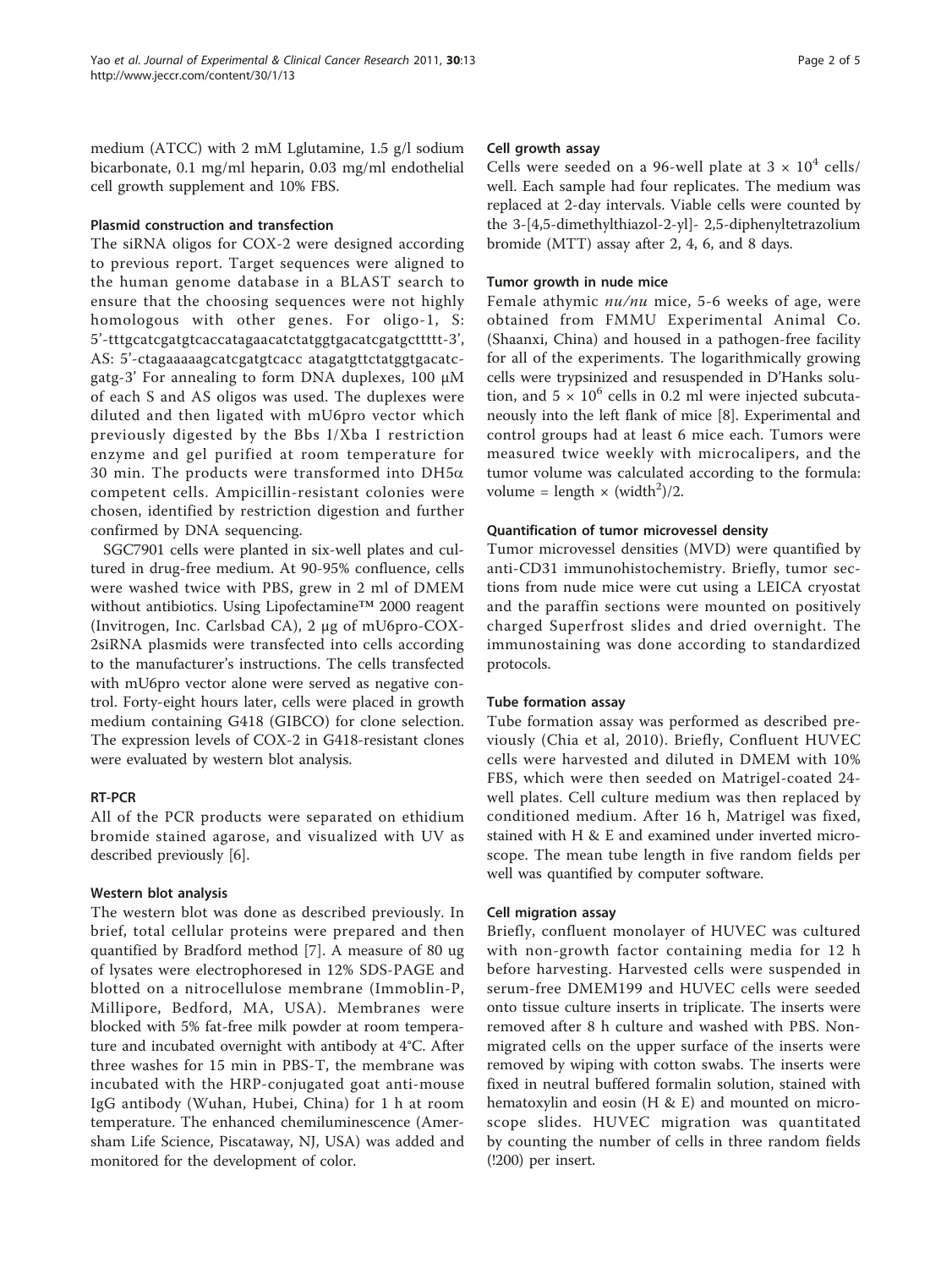cDNA microarray analysis The gene expression was compared between SGC7901 siRNA and SGC7901-vector cells for three times [[9\]](#page-4-0). RNA was extracted from 80-90% confluent cells using Trizol and purified with RNeasy spin columns (Qiagen, Valencia, CA) according to the manufacturers' instructions. Quality of the RNA was ensured before labeling by analyzing 20 to 50 ng of each sample using the RNA 6000 NanoAssay and a Bioanalyzer 2100 (Agilent, Palo Alto, CA). Samples with a peak ratio of 1.8 to 2.0 were considered suitable for labeling. Cy3- or Cy5 labeled cDNA was generated and the Cy3/Cy5 singlestranded cDNA/cot1 DNA pellet was resuspended in hybridization buffer, then the hybridization mix was applied to GEArray Q Series Human Angiogenesis Gene Array. The ratios of gene expression were considered to be significant if they were 2 or 0.5 in at

least two independent experiments. Genes were assigned to functional families based on information from LocusLink and PubMed.

# Statistical analysis

Data were presented as mean ± standard deviation (S.D.) unless otherwise specified. Comparisons between groups were made using the Student-Newman-Keuls test or the Kruskal-Wallis test. All data were analyzed using the SPSS software package (SPSS Inc, Chicago, USA). A value of P < 0.05 was considered significant.

#### Results

# Down-regulation of COX-2 inhibited the growth and tumorigenecity of gastric cancer cells

As Figure 1 showed, SGC7901 cells were transfected and then one resistant clone (SGC7901-siRNA) with significantly decreased COX-2 expression and one vector transfected control clone (SGC7901-vector) were selected. The results of MTT assay showed that downregulation of COX-2 might significantly decrease the proliferation of SGC7901 cells (Figure 2A). As shown in Figure 2B, down-regulation of COX-2 might inhibit the malignant growth of SGC7901 cells in vivo.

# Down-regulation of COX-2 inhibited angiogenesis of gastric cancer cells

As shown in Figure [3](#page-3-0), the number of endothelial cells within the tumors formed by COX-2-downregulating cells was less than that of tumors formed by control cells. In order to investigate the angiogenic property of COX-2 in endothelial cells, the in vitro tube formation of HUVEC was assessed. As shown in Figure [4](#page-3-0), [5](#page-3-0),



![](_page_2_Figure_11.jpeg)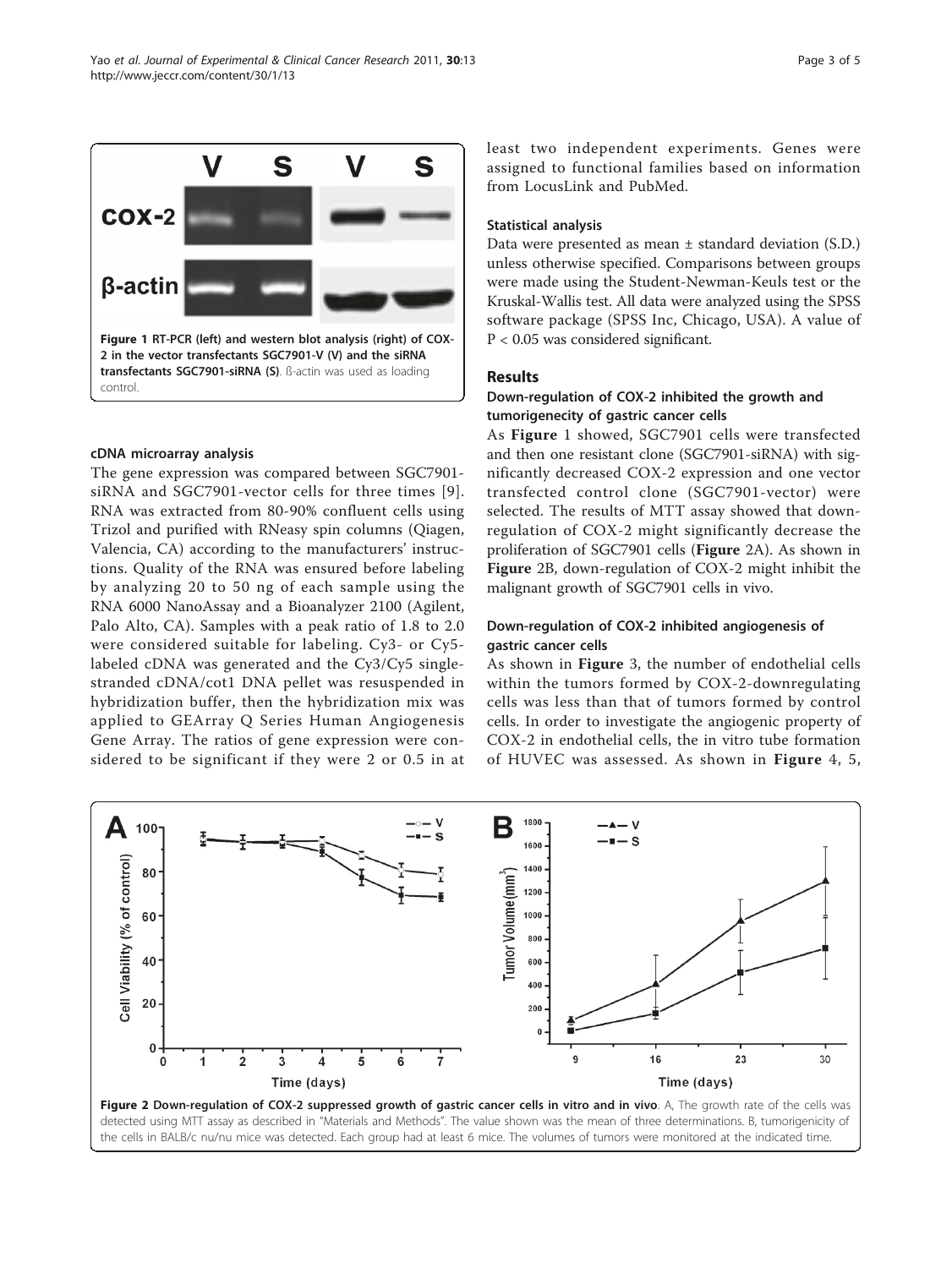down-regulation of COX-2 might suppress cell tube formation and migration in HUVEC.

Figure 3 Effects of COX-2 on tumor angiogenesis. The tumor microvessel densities (means) in sections from tumors formed by the vector transfectants SGC7901-V (V) and the siRNA transfectants SGC7901-siRNA (S). Tumor samples were immunostained with antibodies against CD31. Mean  $\pm$  SD, n = 3. \*, P < 0.05 VS. control.

 $\overline{V}$ 

### Effect of COX-2 on angiogenesis related molecules

Using cDNA microarray, genes were identified differentially expressed between different transfected SGC7901 cells. Compared with control cells, a total of 23 genes were found to be differentially expressed in COX-2 downregulating cells, including FGF4, PDGF-BB, PDGFRB, PF4, TGFB2, TGFBR1, VEGF, FLT1, FLK 1, angiopoietin-1, angiopoietin-2, Tie2, IFNA1, PRL, PTN, SCYA2, SPARC, TNFSF15, PECAM1, MMP2, SER-PINF1, THBS2 and OPN. To confirm the microarray findings, RT-PCR and western blot were undertaken in gastric cancer cells. Down-regulation of COX-2 might inhibit VEGF, Flt-1, Flk-1/KDR, angiopoietin-1, tie-2, MMP2 and OPN (Figure 6).

# **Discussion**

80 70

60

Microvessel Density (/mm<sup>2</sup>)

Angiogenesis is an essential process required for the growth and metastatic ability of solid tumors. Tumor angiogenesis

![](_page_3_Figure_5.jpeg)

is the proliferation of a network of blood vessels penetrating into the cancerous growths to supply nutrients and oxygen Figure 5 Effects of conditioned media on HUVEC migration. Migration assay was performed in a BioCoate Matrigele invasion chamber. The lower chambers were added with control SGC7901 medium (A) and COX-2-siRNA medium (B).

and remove metabolic waste products from tumors. Tumor angiogenesis is a complex process and involves the tight interplay of tumor cells, endothelial cells, phagocytes and their secreted factors, which may act as promoters or inhibitors of angiogenesis [[10\]](#page-4-0). More than a dozen different proteins (such as VEGF, bFGF, IL8, etc.), as well as several smaller molecules (such as adenosine, PGE, etc.) have been identified as angiogenic factors secreted by tumor cells to mediate angiogenesis [[11,12](#page-4-0)].

Lines of evidence suggest that COX-2 is involved in the steps of gastric carcinogenesis. Increased expression

![](_page_3_Figure_9.jpeg)

<span id="page-3-0"></span>![](_page_3_Figure_10.jpeg)

 $\ast$ 

S

![](_page_3_Figure_11.jpeg)